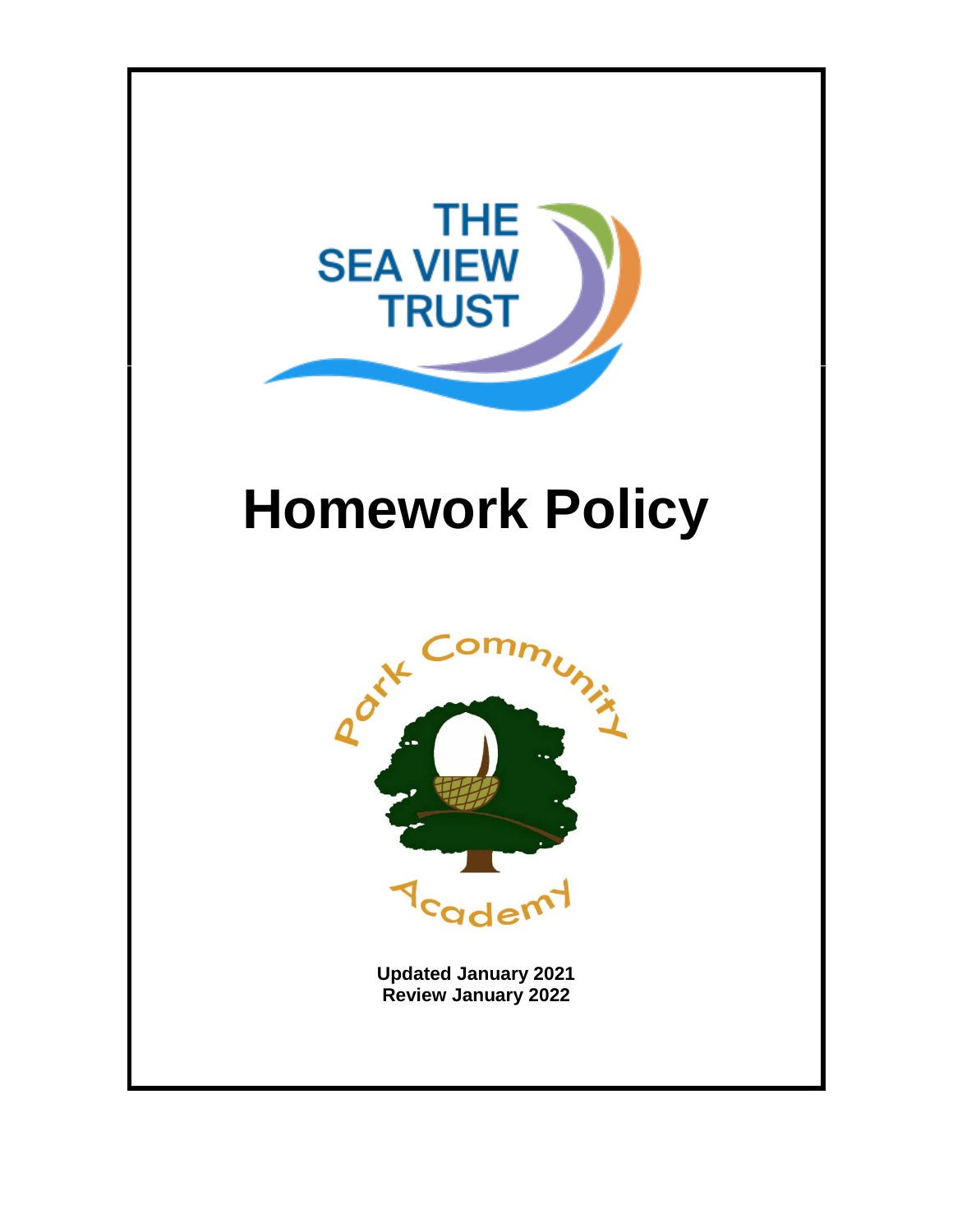# **Park Community Academy**

# **Homework Policy Document**

**"We grow together, we learn together, we will achieve our best together."**

**HOMEWORK** refers to any work/activity children are asked by the school to do outside of school time, either on their own or with parents/carers.

#### **THE PURPOSE OF HOMEWORK IS TO: -**

- Develop an effective partnership between the school and parents/carers and keeping them informed about the work children are doing.
- Consolidate and reinforce knowledge, skills and understanding particularly in Life Skills, speaking and listening, literacy and numeracy.
- Use resources and tasks at home to promote learning in all kinds of ways.
- Extend school learning through additional reading, research and shared practical experiences.
- Encourage pupils as they get older to develop the confidence and self discipline to take some responsibility for their own learning.
- Develop pupil's self esteem.

#### **THE TYPE AND AMOUNT OF HOMEWORK:**

- Not all homework needs to be written work which has to be marked.
- Homework will take different forms and be for different lengths of time for pupils of different ages and individual needs.
- The main focus of homework at Park Community Academy will be on Life Skills, Speaking and Listening, Literacy and Numeracy.
- Other subjects may be added to the programme as children move up through the school.

#### **Online homework activities**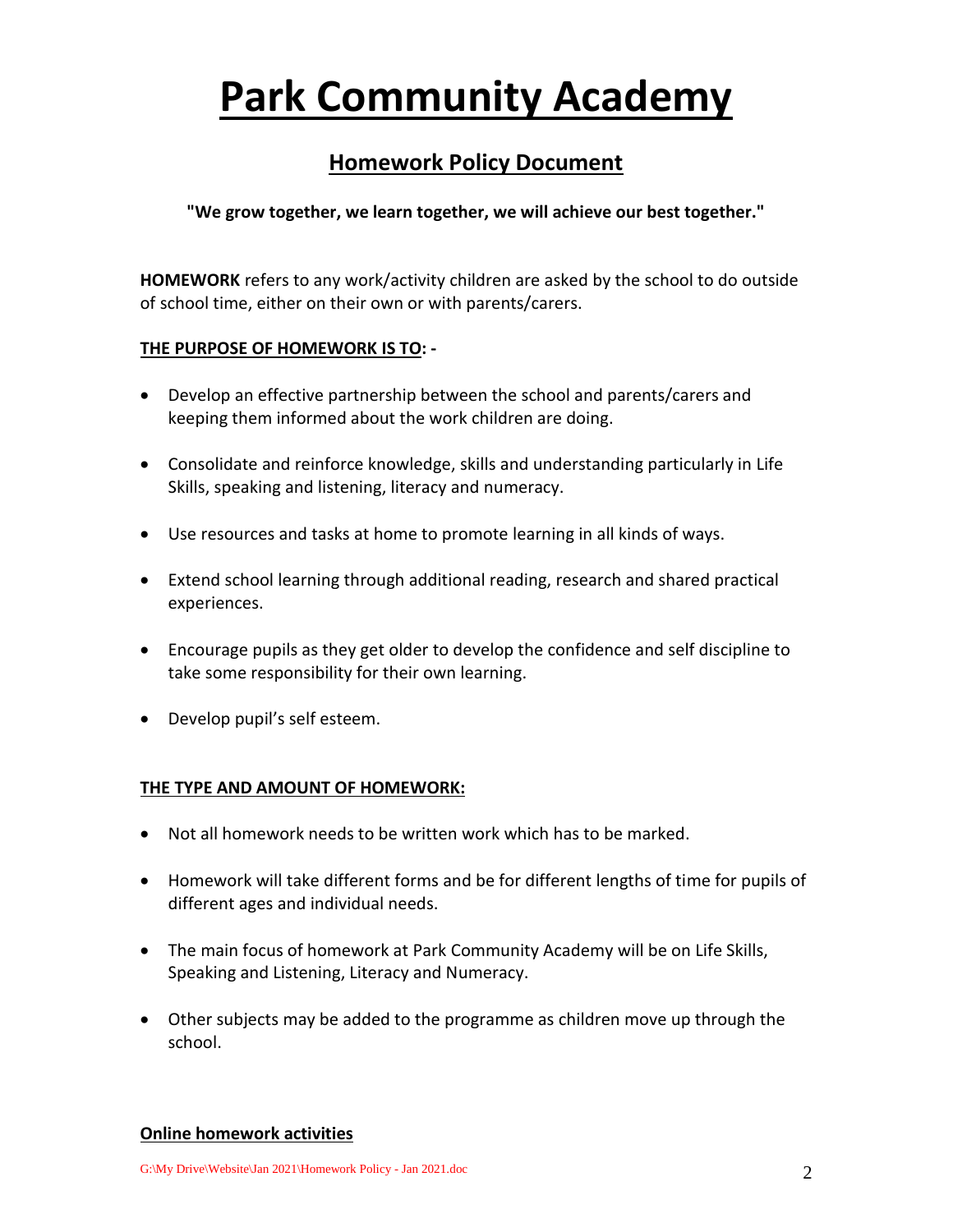Park Community Academy subscribes to a number of online programmes which can be accessed from home by the pupils. These include Education City, Bug Club and RM Easimaths and Frog Play. Where these programmes are appropriate for the pupils they are provided with a personal login. This information is sent home to parents and carers at the start of each new academic year. Prompts and reminders are sent to parents throughout the year.

Parents/carers will also be encouraged to follow the class blog and whole school and Department Twitter Posts.

# **Early Years Foundation Stage and Lower Primary**

In the early years, parental involvement has a significant impact on children's cognitive development. To support this, homework is used as a valuable link that enables parents/carers and teachers to work together to support children's development. Homework is also seen as part of a home/school liaison opportunity where teachers and parents/carers discuss the needs of the 'whole child'

Homework in the Foundation Stage and Key Stage 1 will consist of;

- opportunities for developing speaking and listening skills
- working towards independence when participating in everyday tasks and routines;
- looking at books and reading with parents/carers, providing opportunities for children to talk about stories through discussion, questions and answers.

The child and parents/carers might work at home on a variety of activities suggested by the teacher – the emphasis being on enjoyment and the desire to take part.

#### **Termly curriculum forecasts**

These are sent home to inform parents/carers of the key themes and topics being taught during the term.

**Homework ideas** - can also be taken from the 'homework' section at the back of the booklet that is given to parents during the home school agreement meeting.

**'Reasons to Talk' books** -These will have photos and a brief description of the activities the children have been doing over the week. There will be space available for parents to write comments about their child's learning within the home. New work is included each week and these books are sent home daily.

**Real story books, phonics activities and key word speaking and listening resources** - Will be provided throughout different times of the year.

#### **Class Blog and Twitter Posts**

Parents/carers will also be encouraged to follow the class blog each week and discuss the photographs and learning activities of the class with their child.

Within the Lower Primary, any parent/carers comments made in the homework books will be used by the class teacher when collating evidence to complete the Key Stage **Assessments**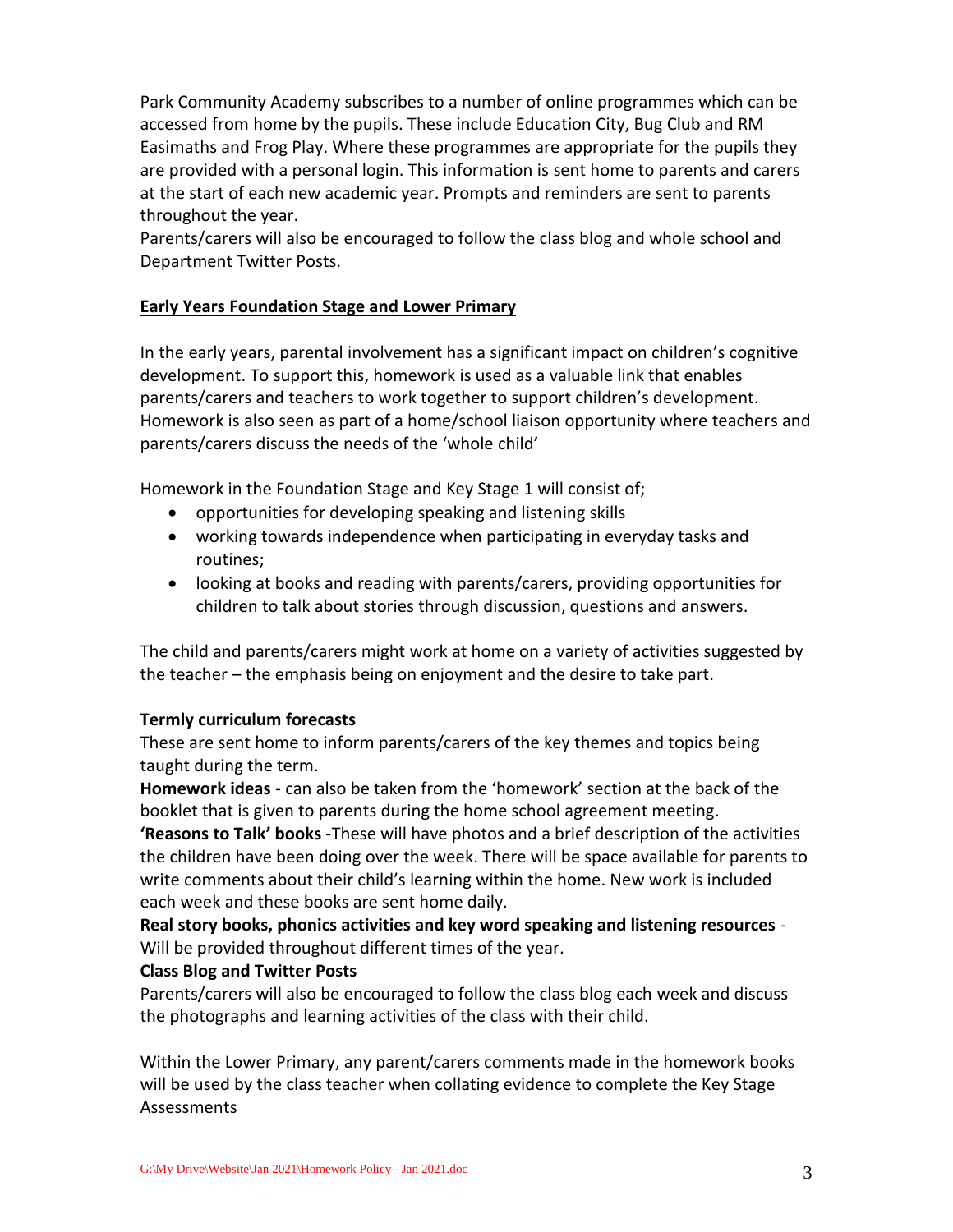#### **Upper Primary**

The emphasis of homework will be on the development of language, literacy and numeracy skills. It is also provided to help the children to develop a sense of responsibility; to look after their homework, to remember to complete it and to bring it back to school.

Reading practice and listening to others read will continue to be essential right through the primary age range.

Reading books will be sent home most nights.

Each class will send home a piece of work to consolidate the learning that has taken place in class.

Teachers will provide homework that can be completed by pupils with very little adult support.

A variety of incentives are offered to encourage children to complete and return homework, such as certificates (i.e. for the Homework Hero of the week) and rewards. Termly Forecasts will also be sent home to inform parents/carers of the key themes and topics being taught during the term. Where appropriate support can be given by discussing the topics at home, visits to the local library or internet searches.

# **Class Blog and Twitter Posts**

Parents/carers will also be encouraged to follow the class blog and Twitter posts each week and discuss the photographs and learning activities of the class with their child.

# **Key Stage 3**

The emphasis of homework will continue to be on Life Skills, speaking and listening, literacy and numeracy.

Key stage 3 pupils are given a piece of literacy/spelling homework and a piece of maths homework each week.

Staff encourage pupils to return their homework with simple rewards e.g. extra reward points and keep a record of pupils returning their homework.

Pupils also have a reading book where appropriate which they take home. Parents /carers are asked to read with their children and to record this in the reading diary. Children may also be given extension work in other areas of the curriculum.

A termly curriculum forecast will be sent out so parents are aware of what their children are learning and what the topic/theme is for the coming term. We encourage pupils to continue researching these topics at home.

Key Stage 3 pupils are also encouraged to practice their life skills as and when the opportunity arises e.g. using money.

Parents/carers will also be encouraged to follow the class blog and Twitter posts on a regular basis and discuss the photographs and learning activities of the class with their child.

# **Key Stage 4**

Pupils in Key Stage 4 are provided with homework to support their GCSE, BTEC and Entry Level course work. This will predominantly take the form of individual research on particular topics.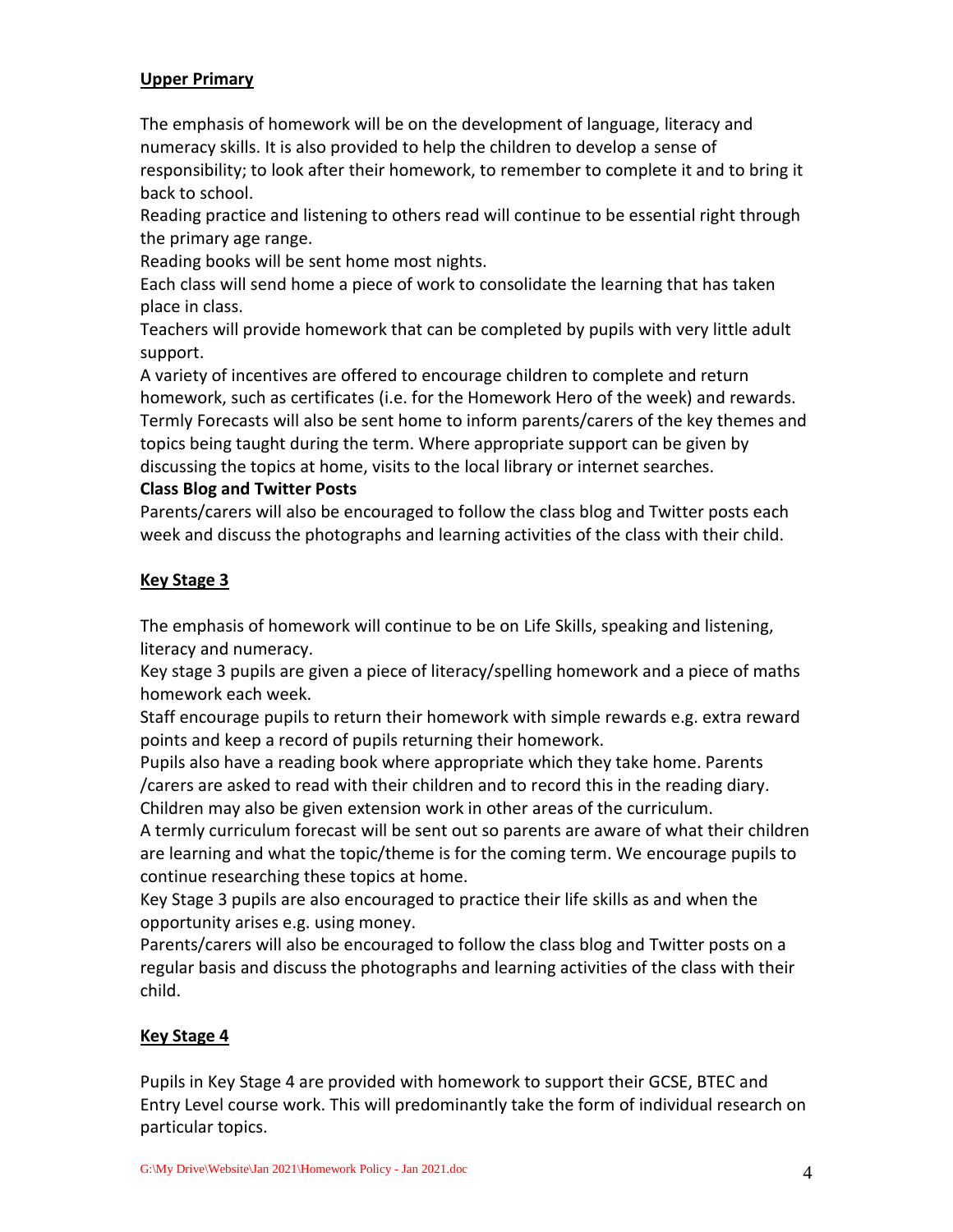Pupils are also encouraged to continue reading at home to further develop their confidence in reading.

However, the main focus of homework for our KS4 pupils is preparing them for life after Park Community Academy. Therefore there is a focus on life skills in homework activities set. Pupils are encouraged to use their money and time skills at all opportunities. E.g. some of our year 10 and 11 pupils are independent travellers and as part of this they have to manage and take responsibility for their bus pass and ensure they are at the bus stop at the correct time. Parents may also request additional homework for their child. Parents/carers will also be encouraged to follow the class blog and Twitter posts on a regular basis and discuss the photographs and learning activities of the class with their child.

# **Key Stage 5**

Pupils in KS5 are provided with homework to support their BTEC and AQA coursework. This will predominantly take the form of individual research on particular topics. Pupils are also encouraged to use Bug Club and various reading apps to continue reading at home to further develop their confidence in reading. However the main focus of homework for our KS5 pupils is preparing them for life after PCA.

Therefore there is a focus on life skills in homework activities set. Pupils are encouraged to use their money and time skills at all opportunities. Parents/Carers may also request additional homework for their child.

Parents/Carers will also be encouraged to follow the class blog Twitter posts on a regular basis and discuss the photographs and learning activities of the class with their child.

Pupils are encouraged to use the time out of school to purchase items from local shops, get about in Blackpool independently using local transport or walking to gain knowledge of their immediate home geography.

# **Lunchtime Computing Club**

Pupils will also have the opportunity to have access to te ICT facilities in school time to enable them to access the online homework programmes. This can also support pupils who do not have access to ICT facilities at home.

# **After School Clubs**

All pupils will have opportunities to practice and extend their skills, knowledge and experience through attendance at a variety of after school clubs.

# **HOW HOMEWORK WILL BE PLANNED AND CO-ORDINATED SO THAT DEMANDS ON PUPILS WILL BE BALANCED AND MANAGEABLE: -**

- Homework should be easily administered. The activity may not always be written work. It may take a variety of forms which will require monitoring and follow-up.
- The Team Leaders and the class teacher will be responsible for ensuring the setting of regular patterns of homework.

G:\My Drive\Website\Jan 2021\Homework Policy - Jan 2021.doc 5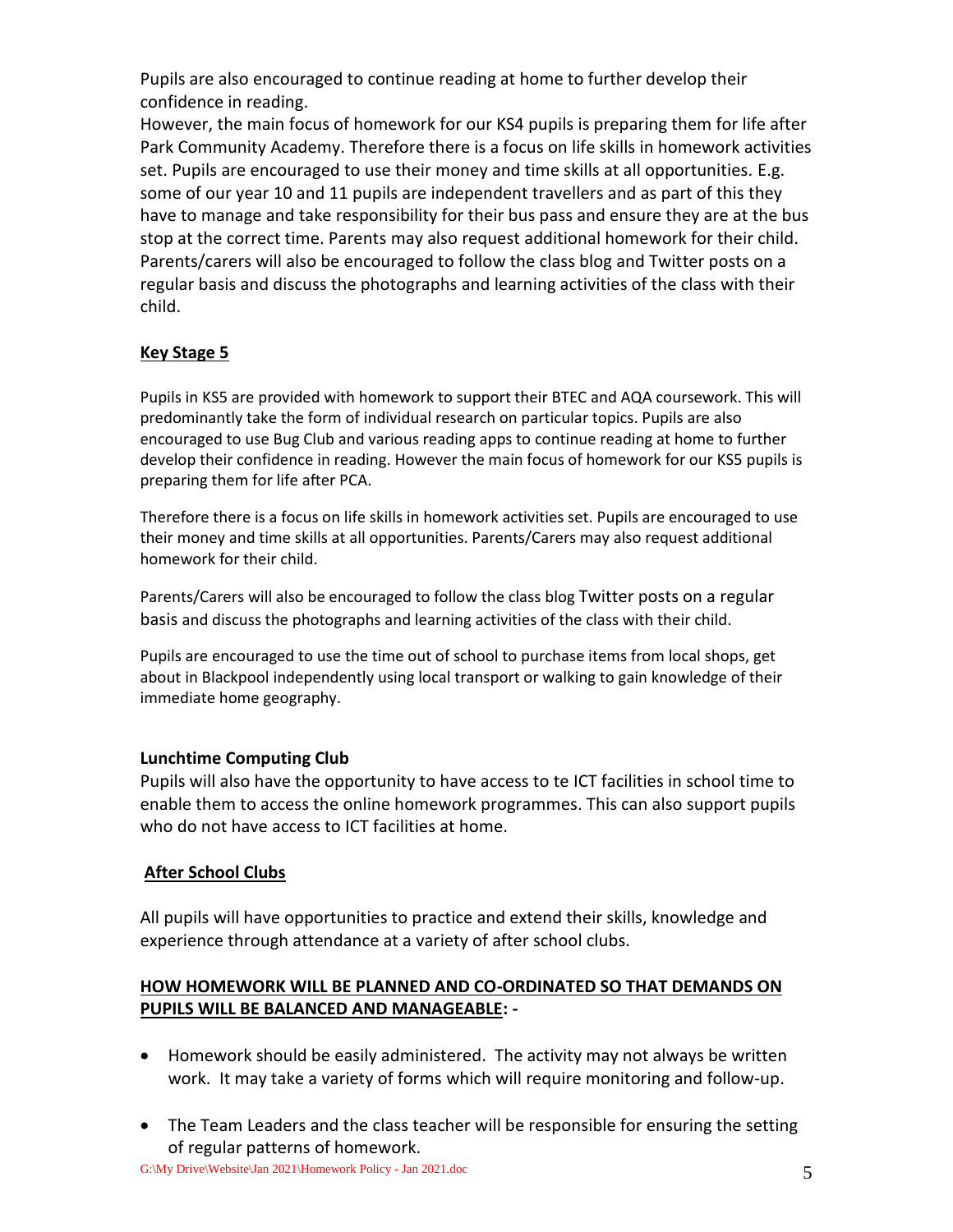- Teachers will need to be flexible in their approach and use discretion when dealing with individual pupils, recognising a pupil's personal needs in different circumstances.
- Pupils should be encouraged to maintain the high standard expected in school. Achievements and effort in homework will be rewarded in accordance with the school reward system. A homework bag, folder or plastic envelope may be used to keep books in good condition.
- Feedback from homework will always be given to pupils.

# **THE ROLE OF PARENT/CARERS IN SUPPORTING PUPILS: -**

- Close liaison with parents/carers is important. Communication between home and school will be verbal and/or written
- The teacher may ask for the parents'/carers co-operation in helping with homework tasks.
- Parents/carers will be asked to sign the pupils reading record where appropriate and to comment if possible.
- Parents/carers are asked to support their child in looking after their school reading/homework book and returning it to school when completed. The school reserves the right to withdraw reading books or make a small charge if books are repeatedly lost. Parents will however be provided with a Bug Club password so that children can access online books from home.
- Homework will be discussed as part of the Home School agreement meeting held with the Children's Family Support Manager on admission. Homework will also be included in the Newsletter at the beginning of each academic year reminding parents of details of the homework policy.
- The Homework policy will be available on the School website
- Parents will be asked to make it clear to their child that they value homework and support the school in explaining how it can help their progress. This is reflected in the Home School Agreement.
- **•** Parents will be asked to help their child with the self-discipline of homework  $$ encouraging a responsible attitude and developing skills of personal organisation.
- Parents will be asked to ensure their child has an appropriate environment and resources to complete their homework (where appropriate school will support parents with resources)
- Parents will be asked to encourage their children to complete their homework.